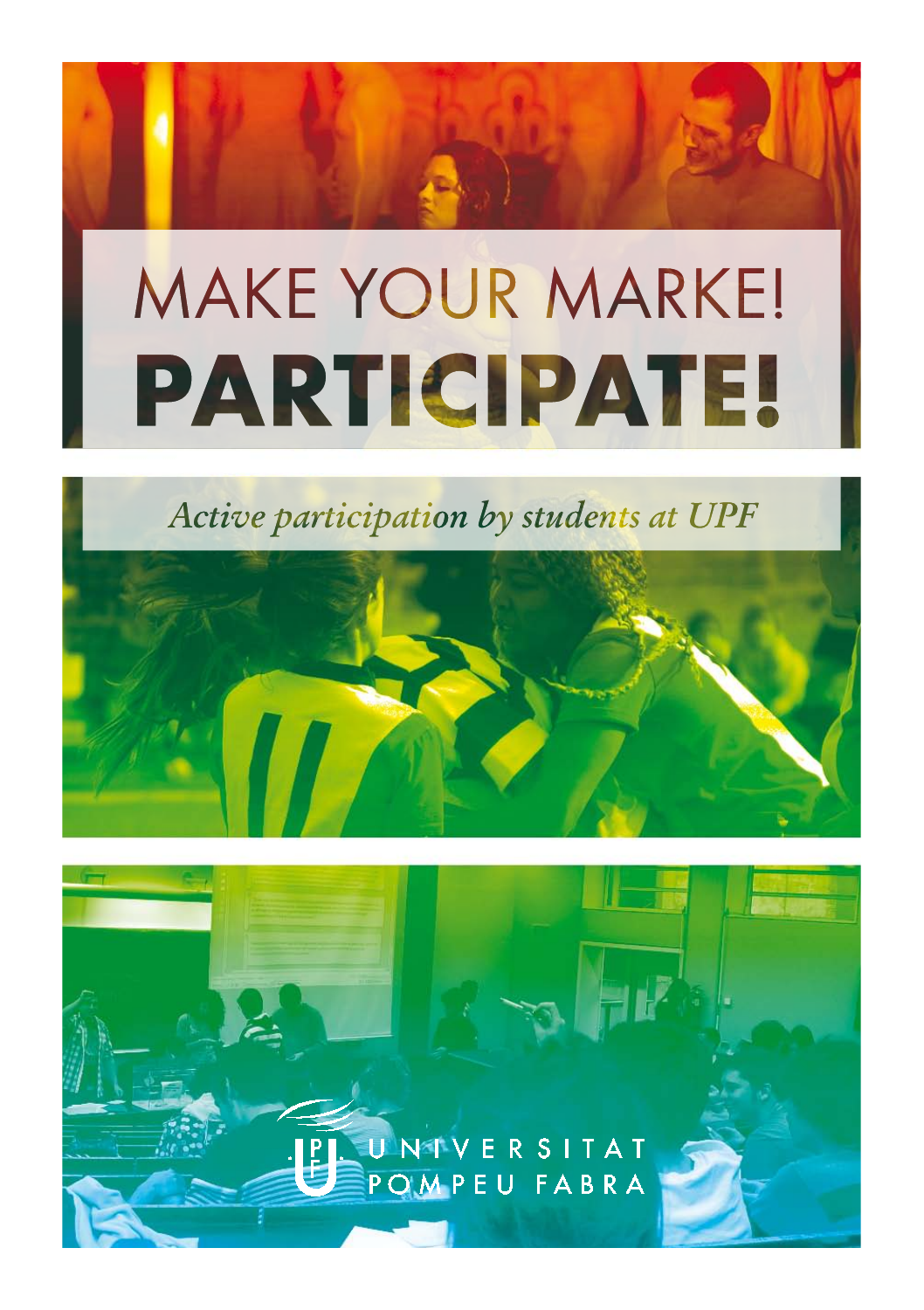# **WHICH UNIVERSITY ACTIVITIES CAN I PARTICIPATE IN?**





IN ORDER TO EXERCISE YOUR RIGHT TO INTEGRAL TRAINING AND ACTIVE PARTICIPATION, UPF OFFERS YOU THE CHANCE TO TAKE PART IN THE FOLLOWING AREAS:

# STUDENT

Contributing actively in university life will be important for you and without a doubt for the University. You can sit on the governing bodies; be members of the Student Council; be elected group or year representative, and form student associations and stable groups or belong to them.

### **CULTURAL ACTIVITIES**

REPRESENTATION Students can be members of the Choir, of the Chamber Orchestra, of the Theatre Work– shop and of the Voice Workshop; you can participate in the Sant Jordi Competitions, the Open Opera Programme and the Band Competitions at UPF; sign up for cultural promotion courses and workshops, and take advantage of discounts and benefits on cultural products.

**\*** You can earn ECTS credits by participating in most of the above university activities (and passing the corresponding assessment).

### **SPORTS ACTIVITIES**

You can do sport at UPF participating in internal leagues (basketball, football sevens, indoor football and the mixed beach volleyball tournament); in interuniversity competitions (in teams and individually in the autonomous community and/or state-wide), the Sports Workshop. You can train for sport (directed activities, rowing courses...); do sports promotion courses and workshops (yoga, pilates...), and get special prices at sports associations and centres that have signed an agreement with UPF.

#### HUMANITARIAN AND **VOLUNTARY ACTIVITIES**

UPF Solidària is the platform that organizes and runs humanitarian and voluntary activities at UPF. You students can participate in humanitarian activities or as volunteers of the Voluntariate Classroom or In Full Faculties programmes organized at the University. You can also volunteer on programmes with external associations (in Barcelona, in Catalonia or in developing countries) through the projects agreed to by the University with local and/or international bodies.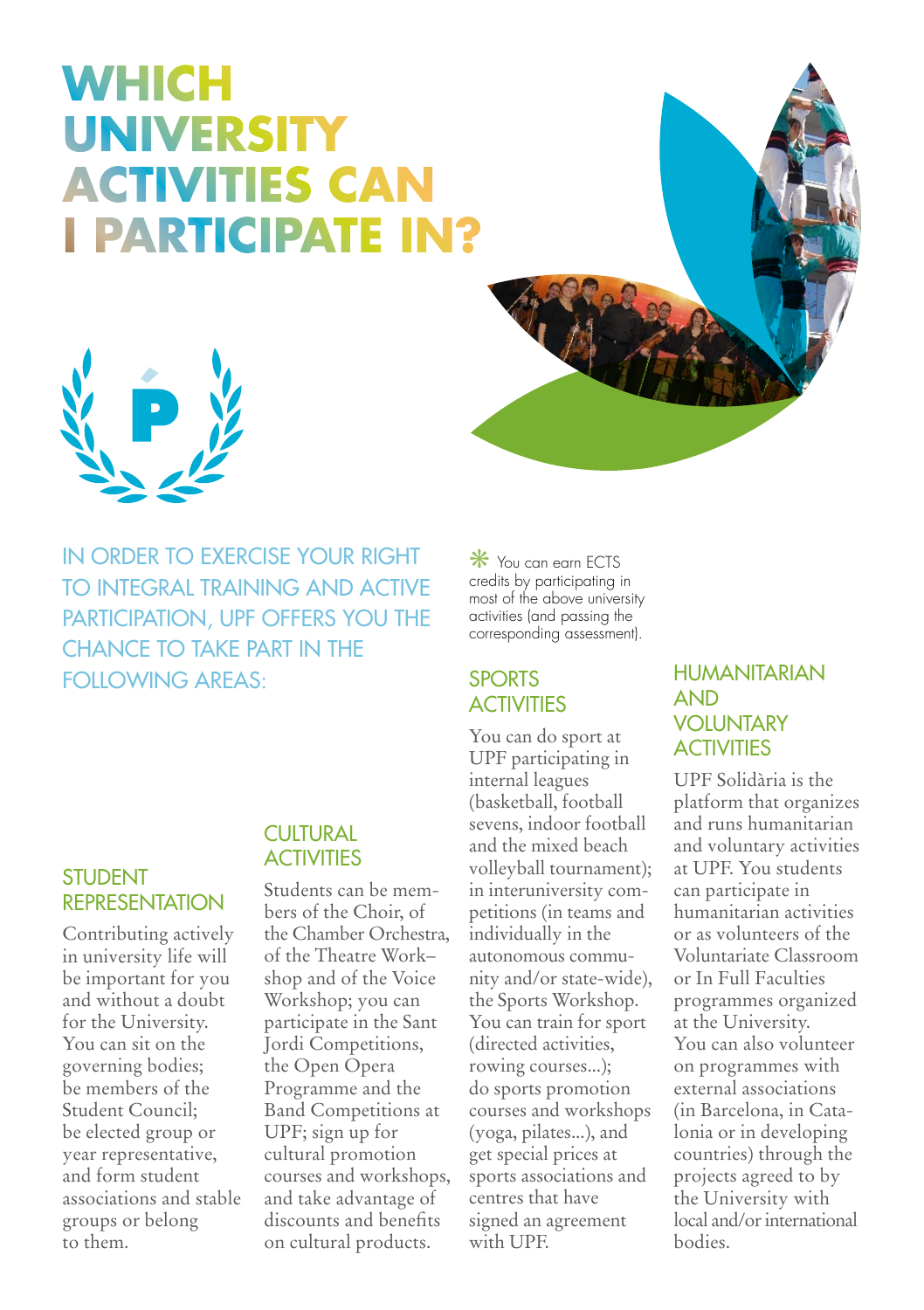# **WHICH SERVICES MAKE MY STAY AT UPF EASIER?**



### UPF STUDENTS CAN ALSO ENJOY SPECIALIZED SERVICES:

Inclusion: at UPF we are strongly committed to integration and we promote concrete measures in order to ensure equal opportunities for people with special needs, such as the implementation of UPF's Inclusion Plan for the Disabled.

#### Top-level sportspeople:

if you are a top-level sportsperson, UPF helps you combine your academic activity with your sports activity, offering the chance to receive personal tutorship.

#### Psychological counselling service:

the purpose of this service is to promote students' adaptation to the university world, helping achieve personal stability and also academic performance. This is why we provide psycho-pedagogical and psychological guidance at individual appointments in order to identify concrete cases and situations requiring help, and hence avoid negative effects on studies. These services are provided in complete confidentiality and free of charge.

### Languages: the

Language Training Programme (PEI) at UPF offers courses in German, English, Arabic, Catalan, Spanish, French, Japanese, Italian, Russian, and Chinese. To adapt to your needs there are year-long courses, quarterly ones, intensive, blended courses and courses to prepare you for official exams, taught at the different campuses with timetables that are compatible with UPF timetables. Furthermore, if you pass any of the PEI courses, you can apply for the inclusion of ECTS credits to your transcript.

Housing: UPF has two university residences and has signed agreements with other residences that give special priority to students at UPF. We can also provide you with other accommodation options and further information.

#### Discounts and benefits:

you are eligible for many and a wide variety of exclusive discounts and benefits for members of the university community. Career services: The Career Services Office (OIL) offers a broad range of services and activities that aim to strengthen the link between your time spent in academic training and professional life. Through the OIL you will be able to arrange practical stays in companies or institutions to apply the knowledge you are acquiring at UPF, or gain your first experience of work. And via the Employment Service you can consult the list of job offers that reach the University.

**UPF Alumni:** when you finish your studies, you can maintain your relationship with the University via the UPF Alumni Programme, the community of ex-students and friends of UPF. As members of the programme, you will be able to continue to use the Employment Service, participate at conferences and seminars, have access to continuing education and know what your fellow classmates are doing around the world, as well as enjoy a wide range of benefits and services.